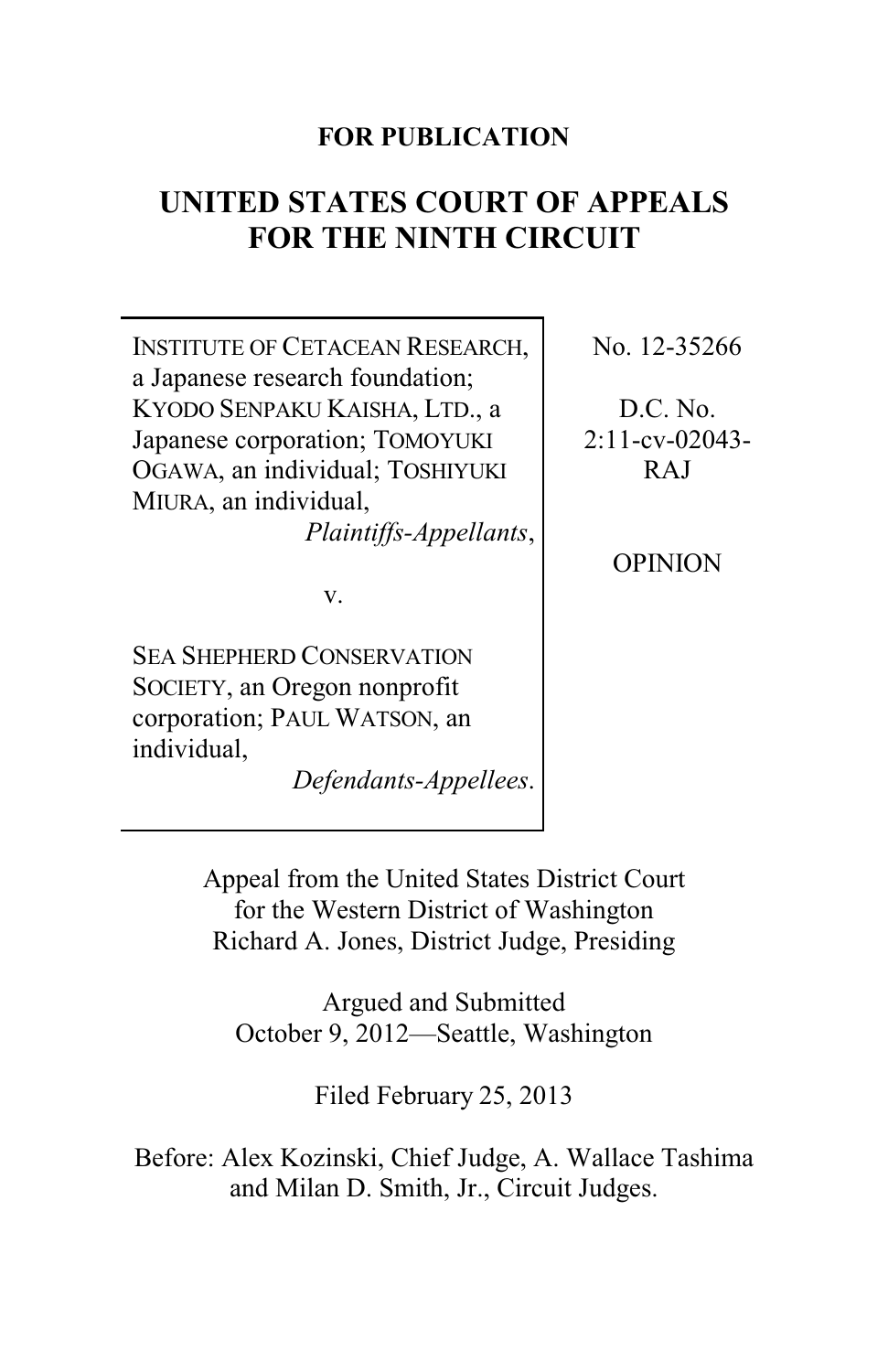Opinion by Chief Judge Kozinski; Partial Concurrence and Partial Dissent by Judge Milan D. Smith, Jr.

#### **SUMMARY\***

#### **Maritime Law**

The panel reversed the district court's orders denying a preliminary injunction and dismissing certain claims in an action under the Alien Tort Statute brought against environmental activists by Japanese researchers who hunt whales in the Southern Ocean pursuant to a permit issued under the International Convention for the Regulation of Whaling, art. VIII.

The panel held that the whalers stated claims for piracy, defined under the United Nations Convention on the Law of the Sea and the High Seas Convention as "illegal acts of violence or detention, or any act of depredation, committed for private ends by the crew or the passengers of a private ship . . . and directed . . . on the high seas, against another ship . . . or against persons or property on board such ship." The panel held that "private ends" are not limited to those pursued for financial enrichment and that "violence" extends to malicious acts against inanimate objects.

Reversing the denial of the whalers' motion for a preliminary injunction, the panel held that they were likely to

**<sup>\*</sup>** This summary constitutes no part of the opinion of the court. It has been prepared by court staff for the convenience of the reader.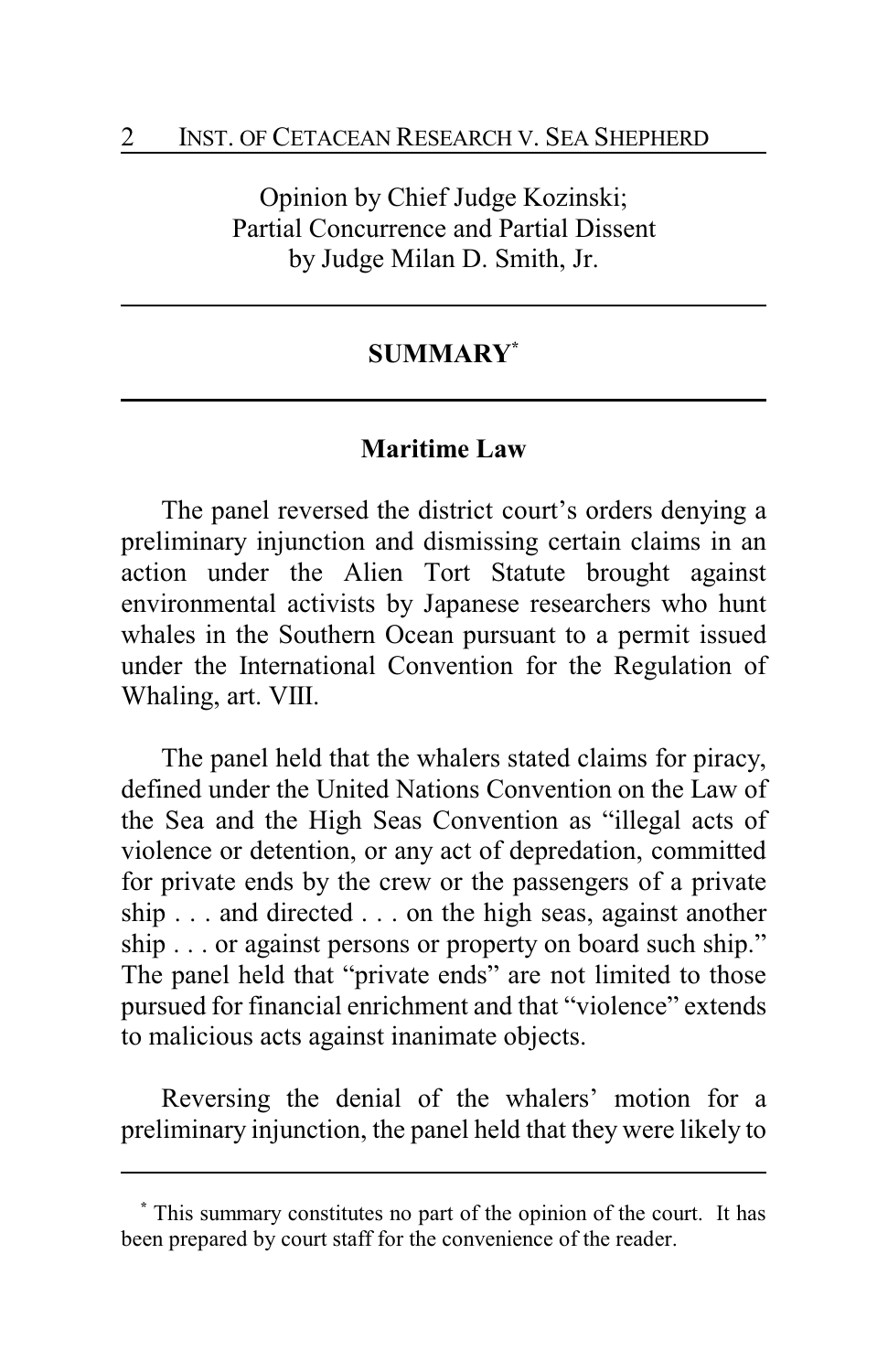succeed on the merits of their claims under three international agreements: the Convention for the Suppression of Unlawful Acts Against the Safety of Maritime Navigation, the United Nations Convention on the Law of the Sea, and the Convention on the International Regulations for Preventing Collisions at Sea. The panel held that there was a likelihood of irreparable harm, and the balance of the equities and the public interest favored the whalers. The panel held that the district court abused its discretion in deferring to the judgment of an Australian court because the United States does not recognize Australia's claims of sovereignty over Antarctic waters. In addition, the unclean hands doctrine did not apply. The panel remanded the case with instructions that it be transferred to another district judge.

Concurring in part and dissenting in part, Judge Smith concurred in both the reasoning and the judgment of the panel opinion, reversing the district court's dismissal of the whalers' piracy claims, and its failure to grant them a preliminary injunction. He dissented from the majority's decision to reassign the case to a different district judge.

### **COUNSEL**

Martha Christie Helmer, John Neupert (argued) and James L. Phillips, Miller Nash, LLP, Portland Oregon, for Appellants.

Rachel Eve Buker, Daniel P. Harris (argued) and Charles Philip Moure, Harris & Moure, PLLC, Seattle, Washington, for Appellees.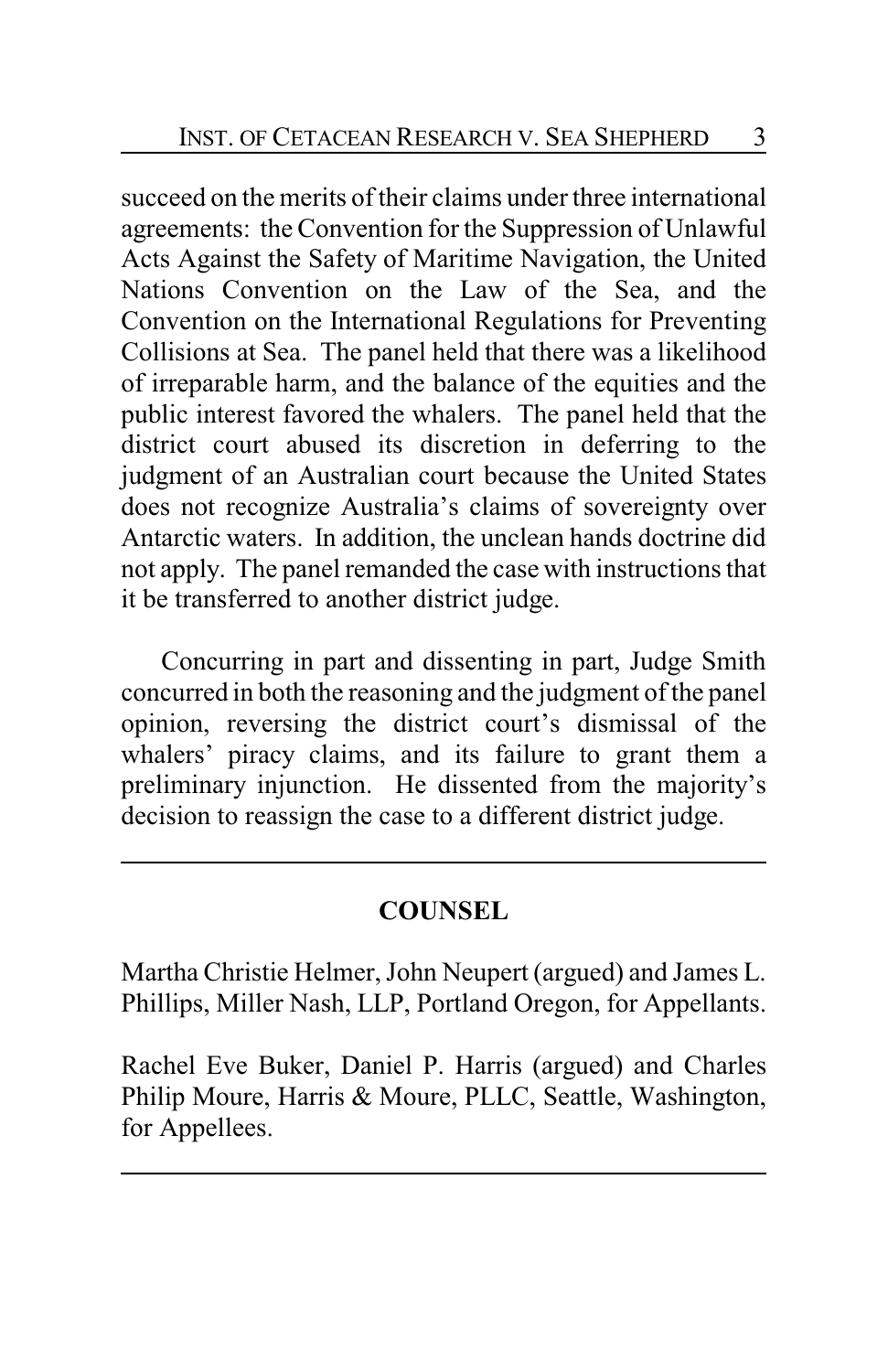#### **OPINION**

#### KOZINSKI, Chief Judge:

You don't need a peg leg or an eye patch. When you ram ships; hurl glass containers of acid; drag metal-reinforced ropes in the water to damage propellers and rudders; launch smoke bombs and flares with hooks; and point high-powered lasers at other ships, you are, without a doubt, a pirate, no matter how high-minded you believe your purpose to be.

Plaintiffs-Appellants (collectively, "Cetacean") are Japanese researchers who hunt whales in the Southern Ocean. The United States, Japan and many other nations are signatories to the International Convention for the Regulation of Whaling art. VIII, Dec. 2, 1946, 62 Stat. 1716, 161 U.N.T.S. 74, which authorizes whale hunting when conducted in compliance with a research permit issued by a signatory. Cetacean has such a permit from Japan. Nonetheless, it has been hounded on the high seas for years by a group calling itself Sea Shepherd Conservation Society and its eccentric founder, Paul Watson (collectively "Sea Shepherd"). Sea Shepherd's tactics include all of those listed in the previous paragraph.

Cetacean sued under the Alien Tort Statute, 28 U.S.C. § 1350, for injunctive and declaratory relief. The statute provides a cause of action for "a tort . . . committed in violation of the law of nations or a treaty of the United States." 28 U.S.C. § 1350. Cetacean argues that Sea Shepherd's acts amount to piracy and violate international agreements regulating conduct on the high seas. The district court denied Cetacean's request for a preliminary injunction and dismissed its piracy claims. We have jurisdiction over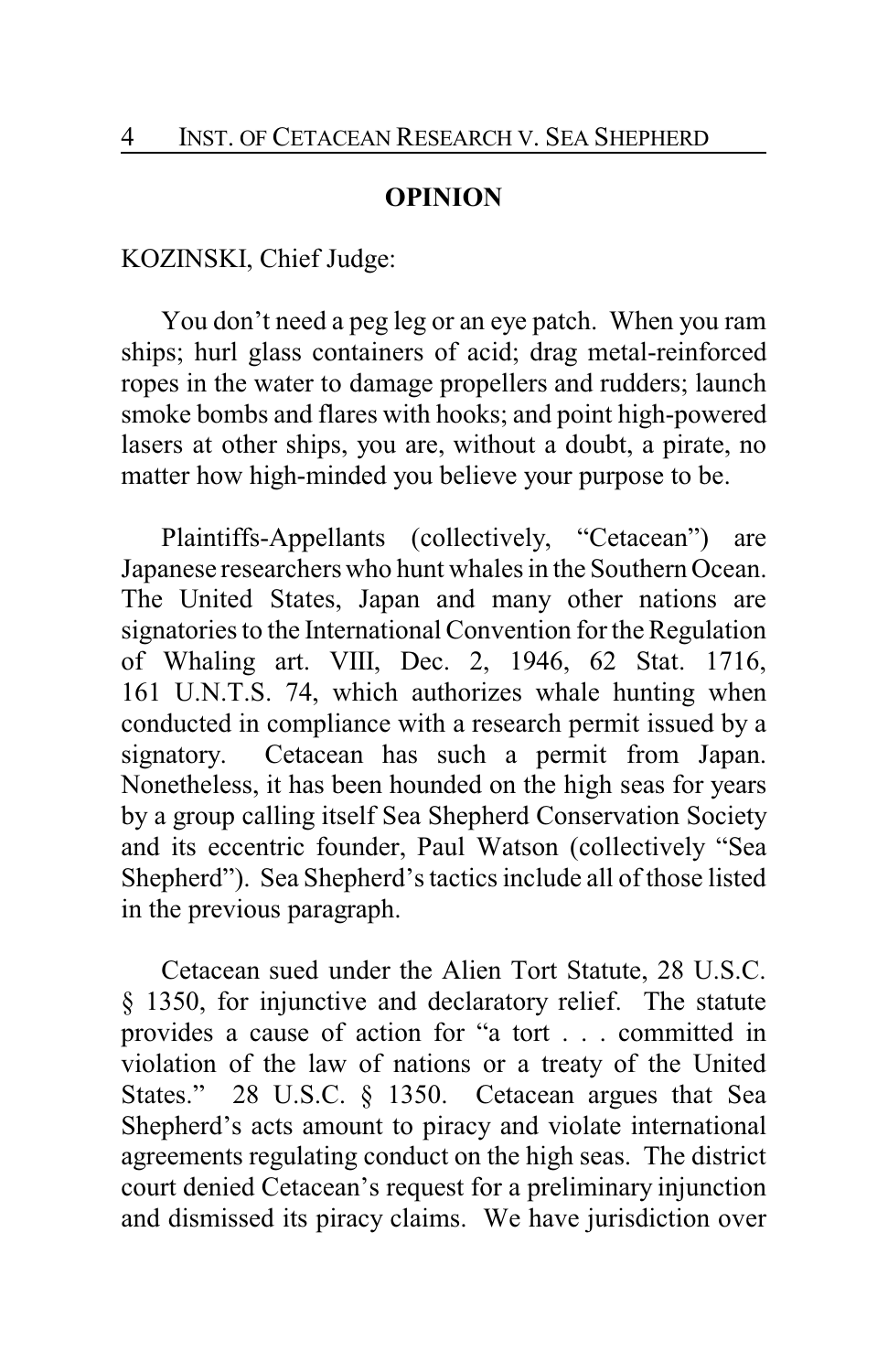the order denying the injunction pursuant to 28 U.S.C. § 1292(a). We also have jurisdiction to review the dismissal of the piracy claims because the district court's reasoning for dismissing them is "inextricably intertwined with" its reasons for denying the preliminary injunction. *Smith* v. *Arthur Andersen LLP*, 421 F.3d 989, 998 (9th Cir. 2005) (internal quotation marks omitted).

#### **I. DISMISSAL OF THE PIRACY CLAIMS**

We review the district court's dismissal of Cetacean's piracy claims de novo. *Manzarek* v. *St. Paul Fire & Marine Ins. Co.*, 519 F.3d 1025, 1030 (9th Cir. 2008). "[T]he definition of piracy under the law of nations . . . [is] spelled out in the UNCLOS, as well as the High Seas Convention," which provide almost identical definitions. *United States* v. *Dire*, 680 F.3d 446, 469 (4th Cir. 2012); *see* United Nations Convention on the Law of the Sea ("UNCLOS"), art. 101, Dec. 10, 1982, 1833 U.N.T.S. 397; Convention on the High Seas, art. 15, Apr. 29, 1958, 13 U.S.T. 2312, 450 U.N.T.S. 82. The UNCLOS defines "piracy" as "illegal acts of *violence* or detention, or any act of depredation, committed for *private ends* by the crew or the passengers of a private ship . . . and directed . . . on the high seas, against another ship . . . or against persons or property on board such ship." UNCLOS art. 101 (emphasis added); *see also* Convention on the High Seas art. 15.

The district court's analysis turns on an erroneous interpretation of "private ends" and "violence." The district court construed "private ends" as limited to those pursued for "financial enrichment." But the common understanding of "private" is far broader. The term is normally used as an antonym to "public" (e.g., private attorney general) and often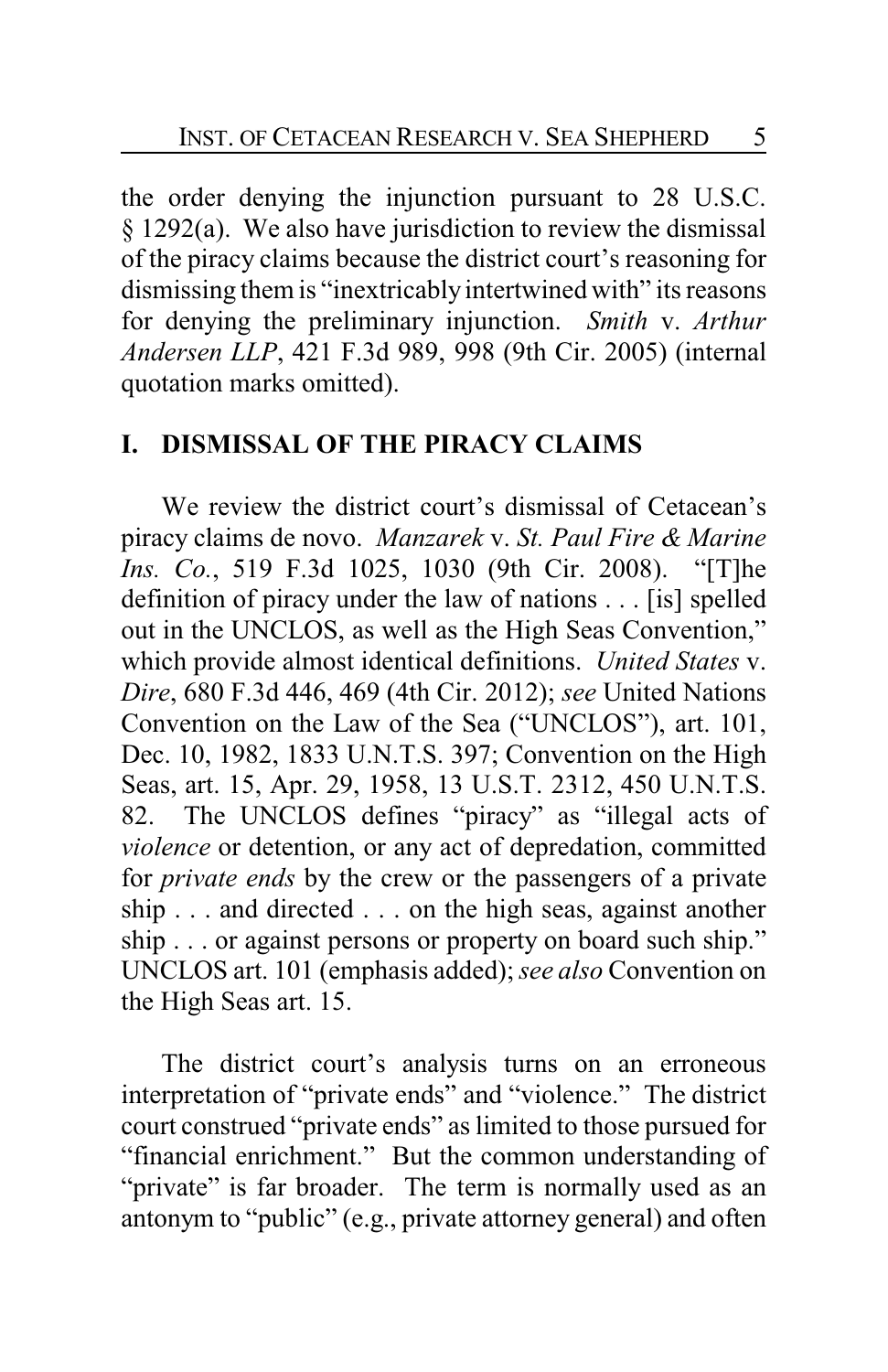refers to matters of a personal nature that are not necessarily connected to finance (e.g., private property, private entrance, private understanding and invasion of privacy). *See Webster's New Int'l Dictionary* 1969 (2d. ed. 1939) (defining "private" to mean "[b]elonging to, or concerning, an individual person, company, or interest").

We give words their ordinary meaning unless the context requires otherwise. *See Leocal* v. *Ashcroft*, 543 U.S. 1, 8–9 (2004); Antonin Scalia & Bryan A. Garner, *Reading Law: The Interpretation of Legal Texts* 69 (2012). The context here is provided by the rich history of piracy law, which defines acts taken for private ends as those not taken on behalf of a state. *See* Douglas Guilfoyle, *Piracy Off Somalia: UN Security Council Resolution 1816 and IMO Regional Counter-Piracy Efforts*, 57 Int'l & Comp. L. Q. 690, 693 (2008) (discussing the High Seas Convention); Michael Bahar, *Attaining Optimal Deterrence at Sea: A Legal and Strategic Theory for Naval Anti-Piracy Operations*, 40 Vand. J. Transnat'l L. 1, 32 (2007); *see also Harmony* v. *United States*, 43 U.S. (2 How.) 210, 232 (1844) ("The law looks to [piracy] as an act of hostility . . . being committed by a vessel not commissioned and engaged in lawful warfare."). Belgian courts, perhaps the only ones to have previously considered the issue, have held that environmental activism qualifies as a private end. *See* Cour de Cassation [Cass.] [Court of Cassation] *Castle John* v. *NV Mabeco*, Dec. 19, 1986, 77 I.L.R. 537 (Belg.). This interpretation is "entitled to considerable weight." *Abbott* v. *Abbott*, 130 S. Ct. 1983, 1993 (2010) (internal quotation marks omitted). We conclude that "private ends" include those pursued on personal, moral or philosophical grounds, such as Sea Shepherd's professed environmental goals. That the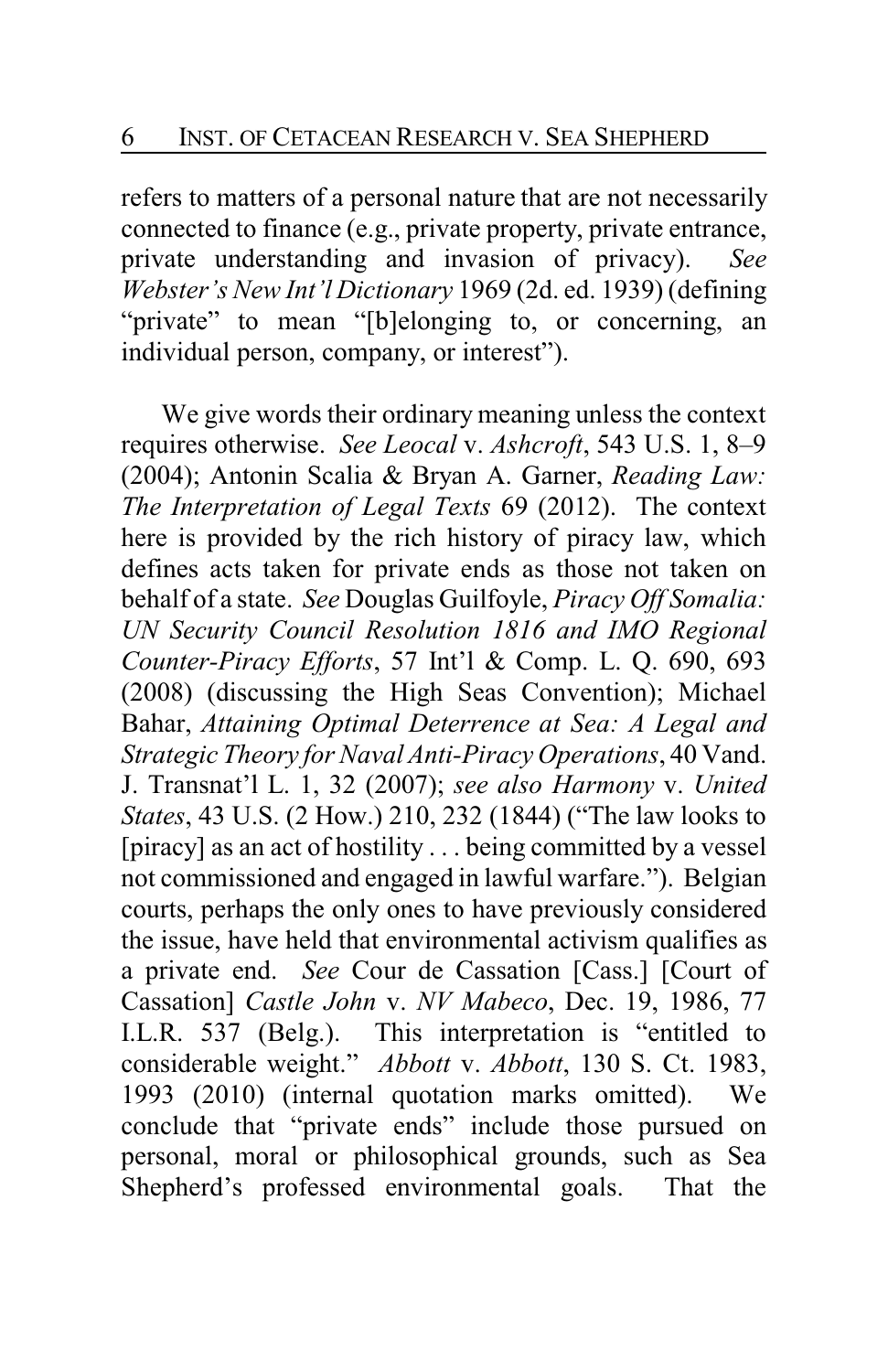perpetrators believe themselves to be serving the public good does not render their ends public.

The district court's interpretation of "violence" was equally off-base. Citing no precedent, it held that Sea Shepherd's conduct is not violent because it targets ships and equipment rather than people. This runs afoul of the UNCLOS itself, which prohibits "violence . . . against another ship" and "violence . . . against persons or property." UNCLOS art. 101. Reading "violence" as extending to malicious acts against inanimate objects also comports with the commonsense understanding of the term, *see Webster's New Int'l Dictionary* 2846, as when a man violently pounds a table with his fist. Ramming ships, fouling propellers and hurling fiery and acid-filled projectiles easily qualify as violent activities, even if they could somehow be directed only at inanimate objects.

Regardless, Sea Shepherd's acts fit even the district court's constricted definition. The projectiles directly endanger Cetacean's crew, as the district court itself recognized. And damaging Cetacean's ships could cause them to sink or become stranded in glacier-filled, Antarctic waters, jeopardizing the safety of the crew.

The activities that Cetacean alleges Sea Shepherd has engaged in are clear instances of violent acts for private ends, the very embodiment of piracy. The district court erred in dismissing Cetacean's piracy claims.

#### **II. PRELIMINARY INJUNCTION**

"A plaintiff seeking a preliminary injunction must establish [1] that he is likely to succeed on the merits, [2] that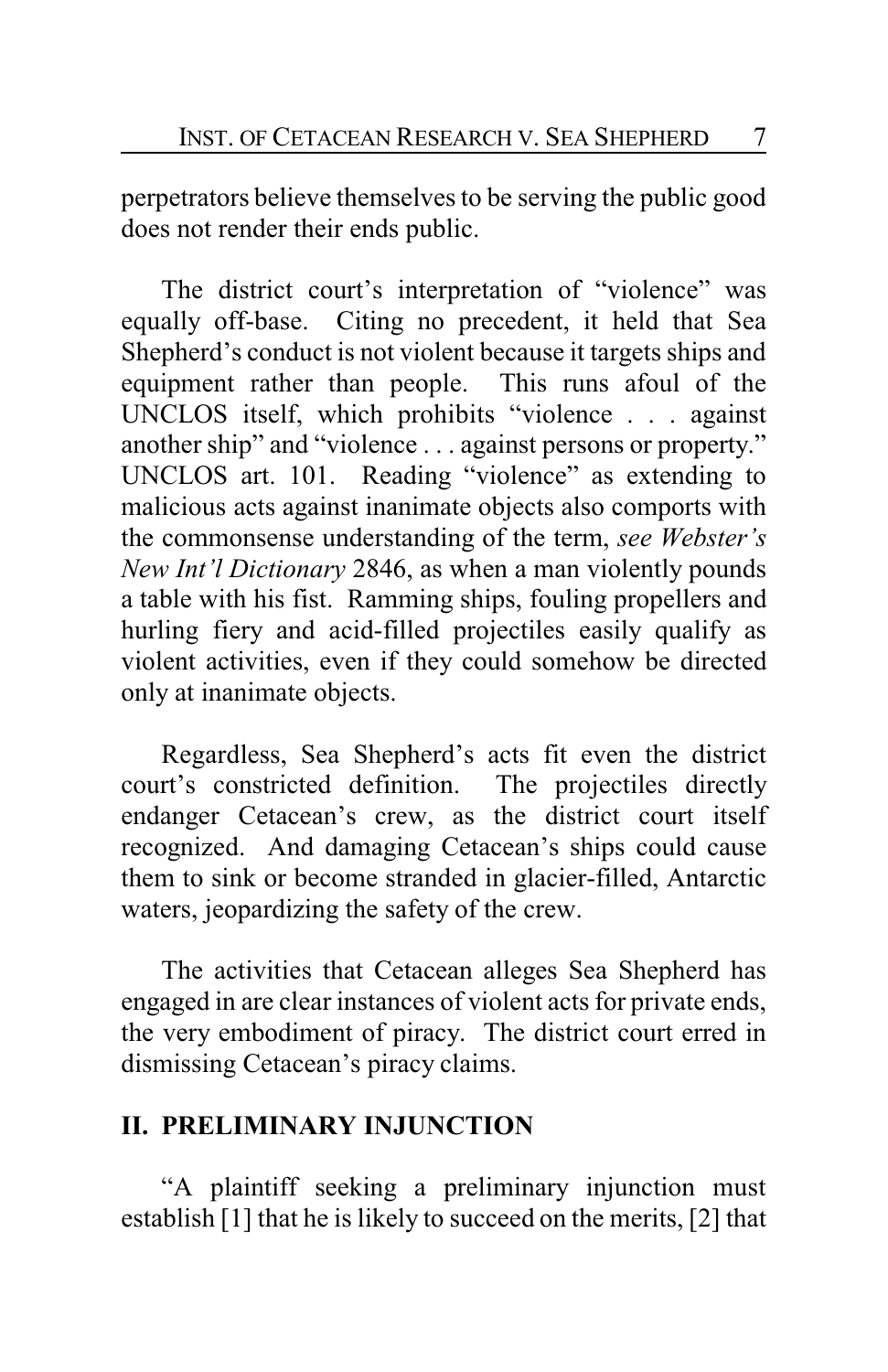he is likely to suffer irreparable harm in the absence of preliminary relief, [3] that the balance of equities tips in his favor, and [4] that an injunction is in the public interest." *Winter* v. *Natural Res. Def. Council, Inc.*, 555 U.S. 7, 20 (2008). We review the district court's denial of the preliminary injunction for abuse of discretion. *Harris* v. *Bd. of Supervisors, L.A. Cnty.*, 366 F.3d 754, 760 (9th Cir. 2004). "A district court would necessarily abuse its discretion if it based its ruling on an erroneous view of the law or on a clearly erroneous assessment of the evidence." *Cooter & Gell* v. *Hartmarx Corp.*, 496 U.S. 384, 405 (1990).

### **A. Likelihood of Success**

Cetacean sought its injunction pursuant to three international agreements: the Convention for the Suppression of Unlawful Acts Against the Safety of Maritime Navigation ("SUA Convention"), art. 3, Mar. 10, 1988, S. Treaty Doc. No. 101-1, 1678 U.N.T.S. 222, the UNCLOS and the Convention on the International Regulations for Preventing Collisions at Sea ("COLREGS"), Oct. 20, 1972, 28 U.S.T. 3459, 1050 U.N.T.S. 18.

### **1. The SUA Convention**

The SUA Convention prohibits acts that endanger, or attempt to endanger, the safe navigation of a ship. SUA Convention art. 3. Cetacean presented uncontradicted evidence that Sea Shepherd's tactics could seriously impair its ability to navigate. The district court nonetheless concluded that, since Sea Shepherd has not yet disabled any of Cetacean's ships, it's unlikely it would succeed in the future. This was clear error. The district court overlooked the actual language of the Convention, which prohibits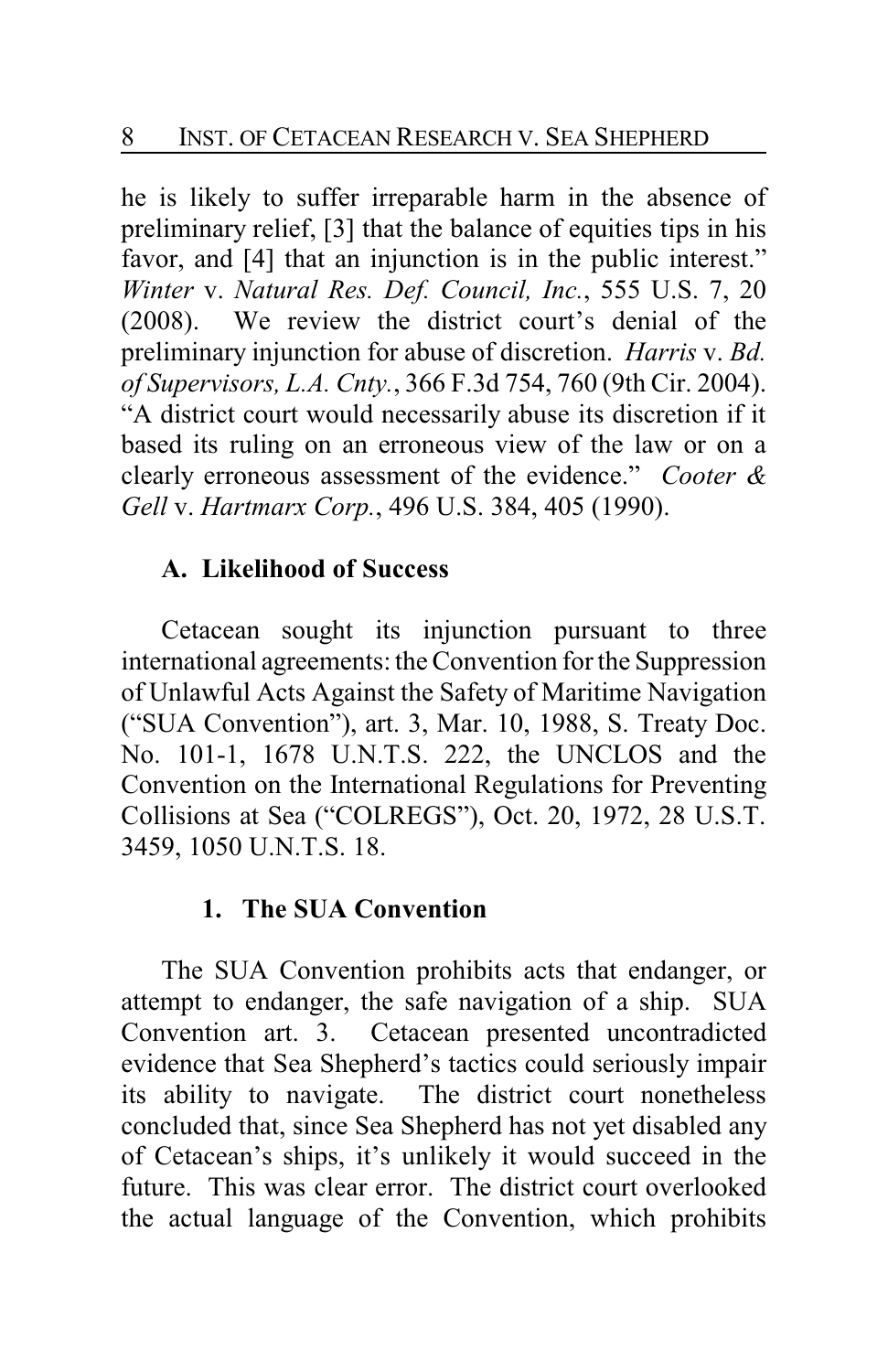"endager[ing]" safe navigation. *Id.* This requires only that Sea Shepherd create dangerous conditions, regardless of whether the harmful consequences ever come about. *See Webster's New Int'l Dictionary* 843. As to whether Sea Shepherd's tactics actually are dangerous, the record discloses that it has rammed and sunk several other whaling vessels in the past. *See* Appendix.

The district court also erred by failing to recognize that Sea Shepherd, at the very least, *attempted* to endanger the navigation of Cetacean's ships. An attempt is sufficient to invoke the SUA Convention, even if unsuccessful. Sea Shepherd's repeated claims that its efforts are merely "symbolic" and "employed so as to ensure maximum safety" are disingenuous. How else can it explain that it has switched to metal-reinforced prop-fouling ropes? Reinforced ropes carry the same symbolic meaning as normal ropes, but they are far more destructive. Nor does symbolism require Sea Shepherd to bring its ships dangerously close to Cetacean's. The district court's conclusion that Cetacean wasn't likely to succeed on its SUA Convention claims rested on an implausible determination of the facts and an erroneous application of law; it was an abuse of discretion. *United States* v. *Hinkson*, 585 F.3d 1247, 1251 (9th Cir. 2009) (en banc).

### **2. The UNCLOS**

For the reasons explained above, Part I, *supra*, the district court erred in its assessment of Cetacean's UNCLOS piracy claims, and consequently abused its discretion in assessing the likelihood of success on these claims. *See Cooter & Gell*, 496 U.S. at 405.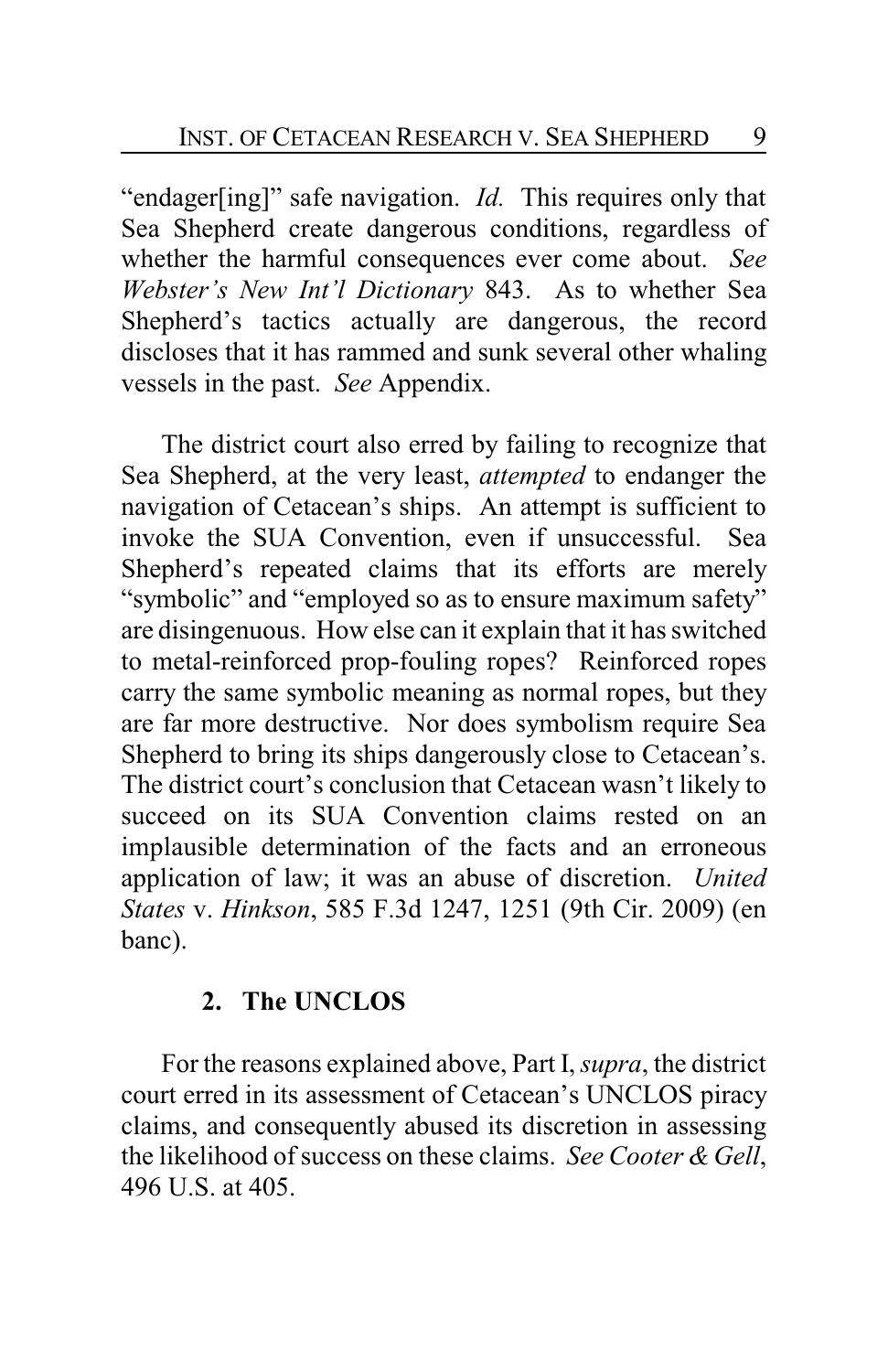### **3. The COLREGS**

The district court did find that Cetacean is likely to succeed on the merits of its claims under the COLREGS. The COLREGS state obligatory and universal norms for navigating ships so as to avoid collision. *Crowley Marine Services, Inc.* v. *Maritrans, Inc.*, 530 F.3d 1169, 1172–73 (9th Cir. 2008). Sea Shepherd deliberately navigates its ships dangerously close to Cetacean's ships. The district court's finding that this is likely a violation of the COLREGS is adequately supported by the record. *See Hinkson*, 585 F.3d at 1251.

### **B. LIKELIHOOD OF IRREPARABLE HARM**

The district court determined that "injury is possible, but not likely," even though it found that the projectiles Sea Shepherd launches at Cetacean's ships "are an obvious hazard to anyone who [sic] they might hit" and that Sea Shepherd navigates its ships "in such a way that a collision is highly likely." Sea Shepherd itself adorns the hulls of its ships with the names and national flags of the numerous whaling vessels it has rammed and sunk. *See* Appendix. The district court's observation that Cetacean hasn't yet suffered these injuries is beside the point. *See Helling* v. *McKinney*, 509 U.S. 25, 33 (1993). Cetacean's uncontradicted evidence is that Sea Shepherd's tactics could immobilize Cetacean's ships in treacherous Antarctic waters, and this is confirmed by common sense: A dangerous act, if committed often enough, will inevitably lead to harm, which could easily be irreparable. *Harris*, 366 F.3d at 766.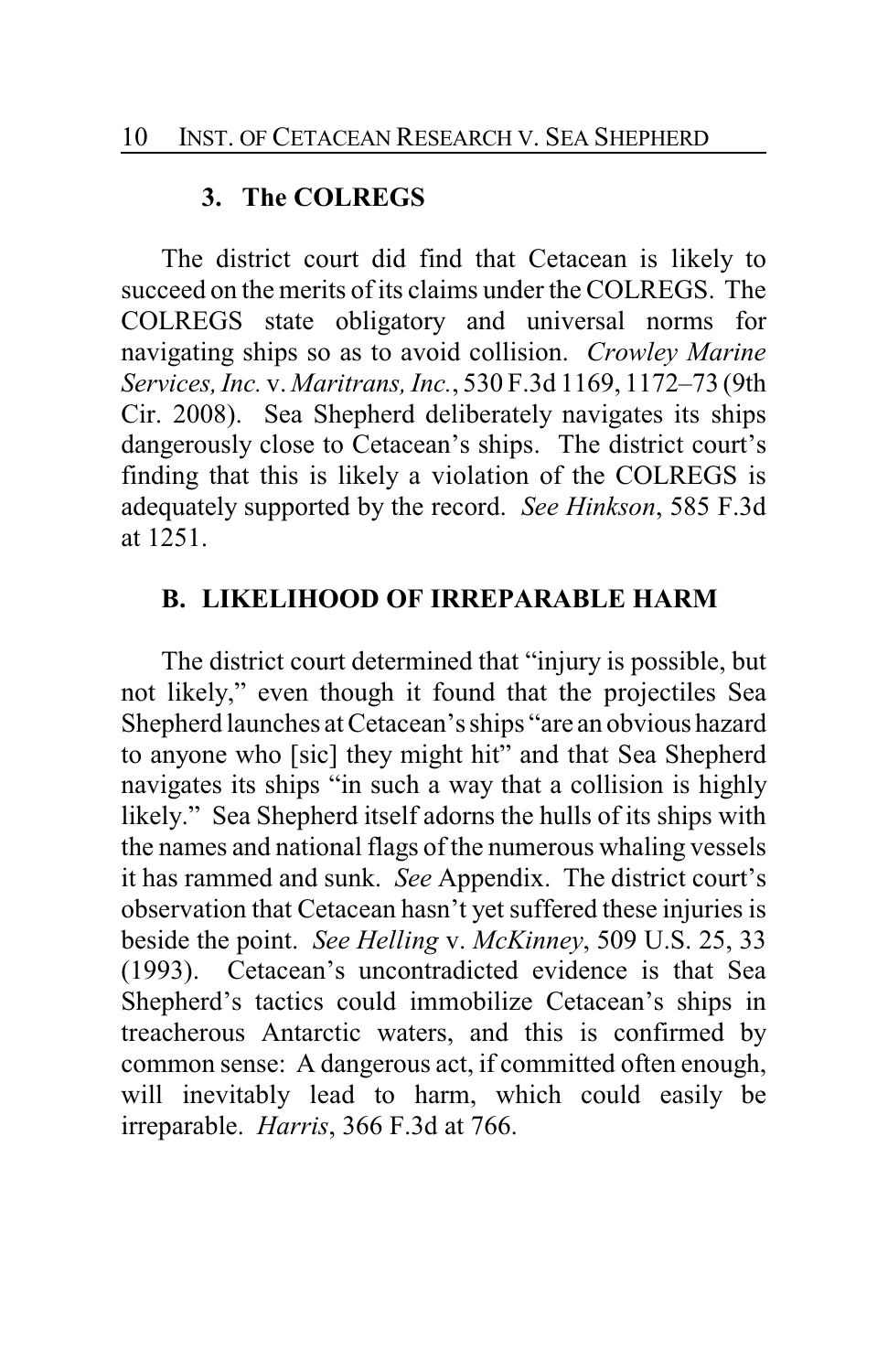#### **C. BALANCE OF EQUITIES**

The district court correctly found that the balance of equities favors Cetacean. As it noted, "[a]bsent an injunction, the whalers will continue to be the victims of Sea Shepherd's harassment," but "Sea Shepherd . . . points to no hardship that it will suffer if the court imposes an injunction."

#### **D. PUBLIC INTEREST**

"The public interest inquiryprimarilyaddressesimpact on non-parties rather than parties." *Bernhardt* v. *L.A. Cnty.*, 339 F.3d 920, 931 (9th Cir. 2003) (internal quotation marks omitted). This is particularly the case where "the impact of an injunction reaches beyond the parties, carrying with it a potential for public consequences." *Stormans, Inc.* v. *Selecky*, 586 F.3d 1109, 1139 (9th Cir. 2009). The primary public interests at issue here are the health of the marine ecosystem, *Winter*, 555 U.S. at 25–26; *see also Earth Island Inst.* v. *U.S. Forest Serv.*, 442 F.3d 1147, 1177 (9th Cir. 2006), and the safety of international waterways.

Where a valid law speaks to the proper level of deference to a particular public interest, it controls. *See Golden Gate Rest. Ass'n* v. *City & Cnty. of S.F.*, 512 F.3d 1112, 1126–27 (9th Cir. 2008). Our laws defining the public interest in regards to whaling are the Whaling Convention Act and the Marine Mammal Protection Act, both of which permit whaling pursuant to scientific permits issued under the Whaling Convention. 16 U.S.C. § 1372; 16 U.S.C. § 916c. Cetacean's activities are covered by such a permit and thus are consistent with congressional policy as to the marine ecosystem.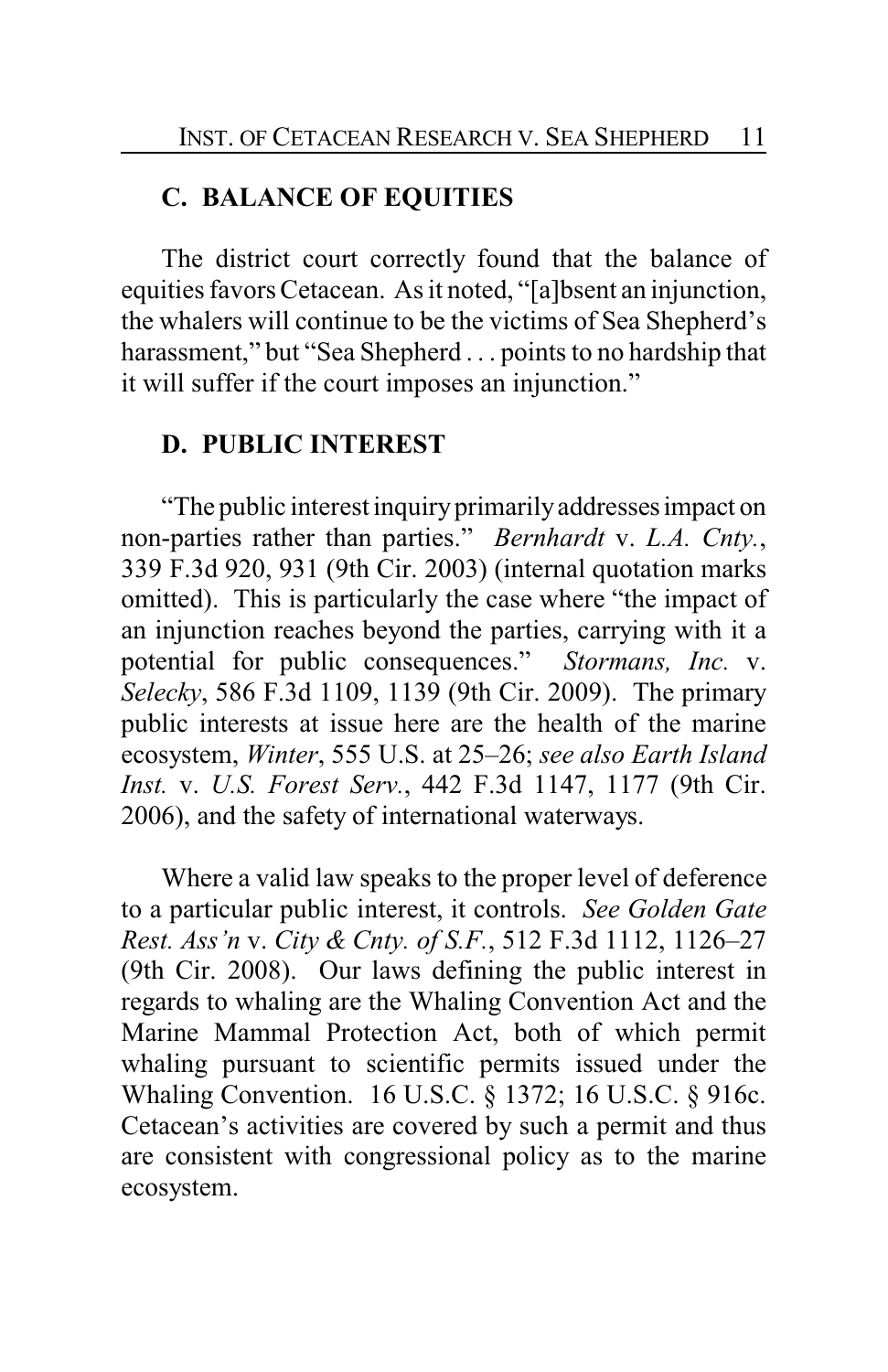Our laws also reflect a strong public interest in safe navigation on the high seas. As already discussed, Sea Shepherd's activities clearly violate the UNCLOS, the SUA Convention and the COLREGS. *See* Part II.A, *supra*. As such, they are at loggerheads with the public interest of the United States and all other seafaring nations in safe navigation of the high seas.

The district court also considered the interest in keeping U.S. courts out of the international political controversy surrounding whaling. But enjoining piracy sends no message about whaling; it sends the message that we will not tolerate piracy. This is hardly a controversial view, as evidenced by a joint statement from the United States, Australia, the Netherlands and New Zealand condemning dangerous activities in the Southern Ocean. Joint Statement on Whaling and Safety at Sea from the Governments of Australia, the Netherlands, New Zealand, and the United States: Call for Responsible Behavior in the Southern Ocean Whale Sanctuary (Dec. 13, 2011), *available at* http://www.state.gov/r/pa/prs/ps/2011/12/178704.htm. Refusing the injunction sends the far more troublesome message that we condone violent vigilantism by U.S. nationals in international waters.

The district court also rejected Cetacean's claims on international comity grounds. While there is a public interest in maintaining harmonious international relations, it's not a factor here. An Australian court has entered default judgment against Cetacean, purporting to enjoin it from whaling in Antarctic coastal waters over which Australia claims sovereignty. The district court's deference to Australia's judgment in that case was an abuse of discretion. *Asvesta* v. *Petroutsas*, 580 F.3d 1000, 1009 (9th Cir. 2009). To begin,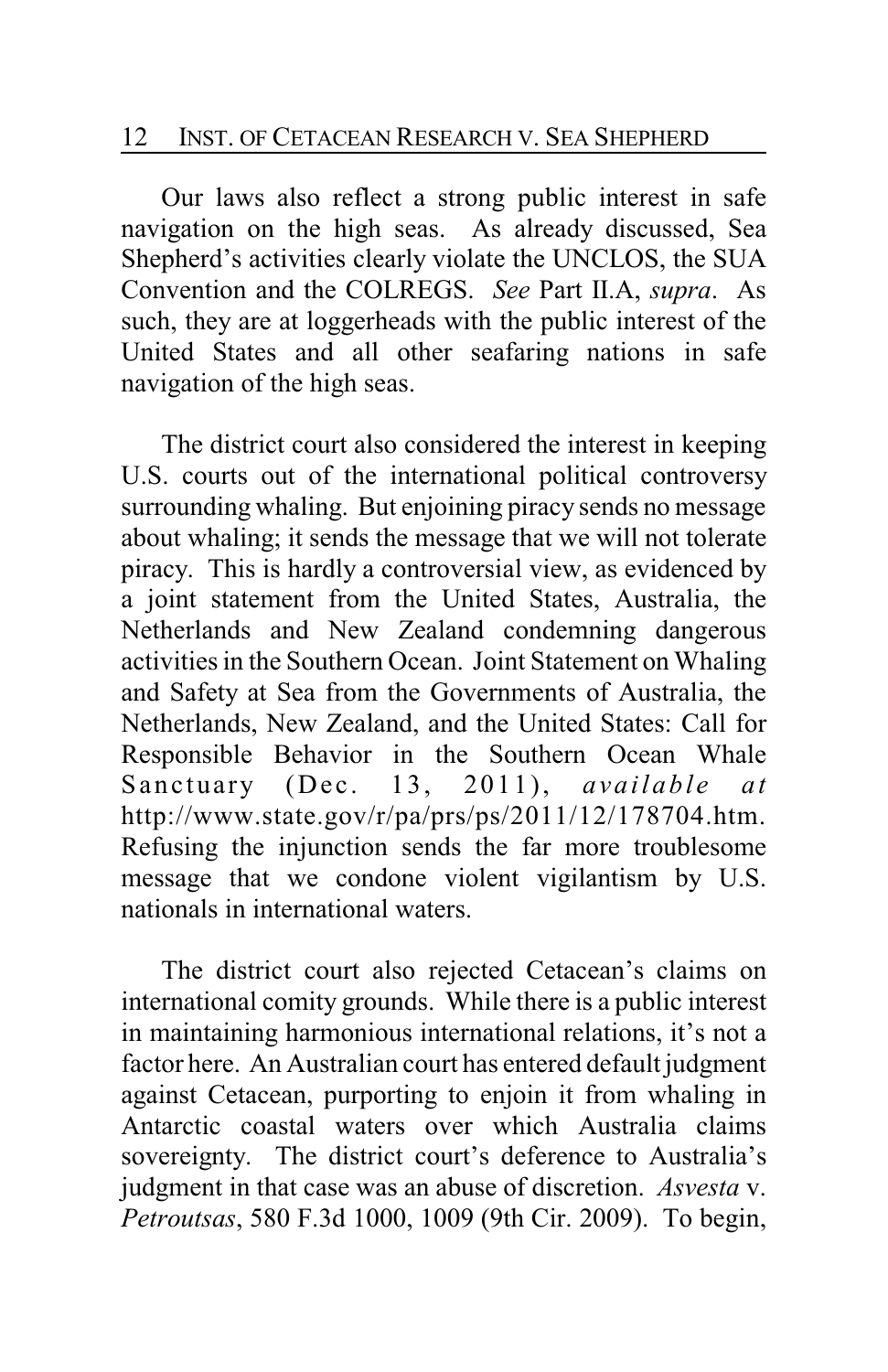the district court misunderstood the Australian judgment, which addressed the legality of Cetacean's activities, not Sea Shepherd's. Whatever the status of Cetacean's whaling under Australian law, it gives Sea Shepherd no license to engage in piracy. It is for Australia, not Sea Shepherd, to police Australia's court orders.

Additionally, comity applies only if the foreign court has competent jurisdiction. *Id.* at 1011. But the United States doesn't recognize Australia's claims of sovereignty over Antarctic waters. *See* Note from U.S. Deputy Representative to the United Nations, to Secretary-General of the United Nations (Dec. 3, 2004); Note from Embassy of the United States, to Australian Department of Foreign Affairs and Trade (Mar. 31, 1995). By according comity to Australia's judgment, we would implicitly recognize Australia's jurisdiction, in contravention of the stated position of our government. The conduct of foreign affairs is within the exclusive province of the Executive, *see United States* v. *Hooker*, 607 F.2d 286, 289 (9th Cir. 1979), and we must defer to its views, *see Willams* v. *Suffolk Ins. Co.*, 38 U.S. (13 Pet.) 415, 420 (1839); *cf. Mingtai Fire Ins. Co.* v. *United Parcel Serv.*, 177 F.3d 1142, 1147 (9th Cir. 1999).

## **E. UNCLEAN HANDS**

An injunction is an equitable remedy. *Winter*, 555 U.S. at 32. While the *Winter*factors "are pertinent in assessing the propriety of any injunctive relief," *id.*, traditional equitable considerations such as laches, duress and unclean hands may militate against issuing an injunction that otherwise meets *Winter*'s requirements. Here, however, the district court abused its discretion in denying the injunction based on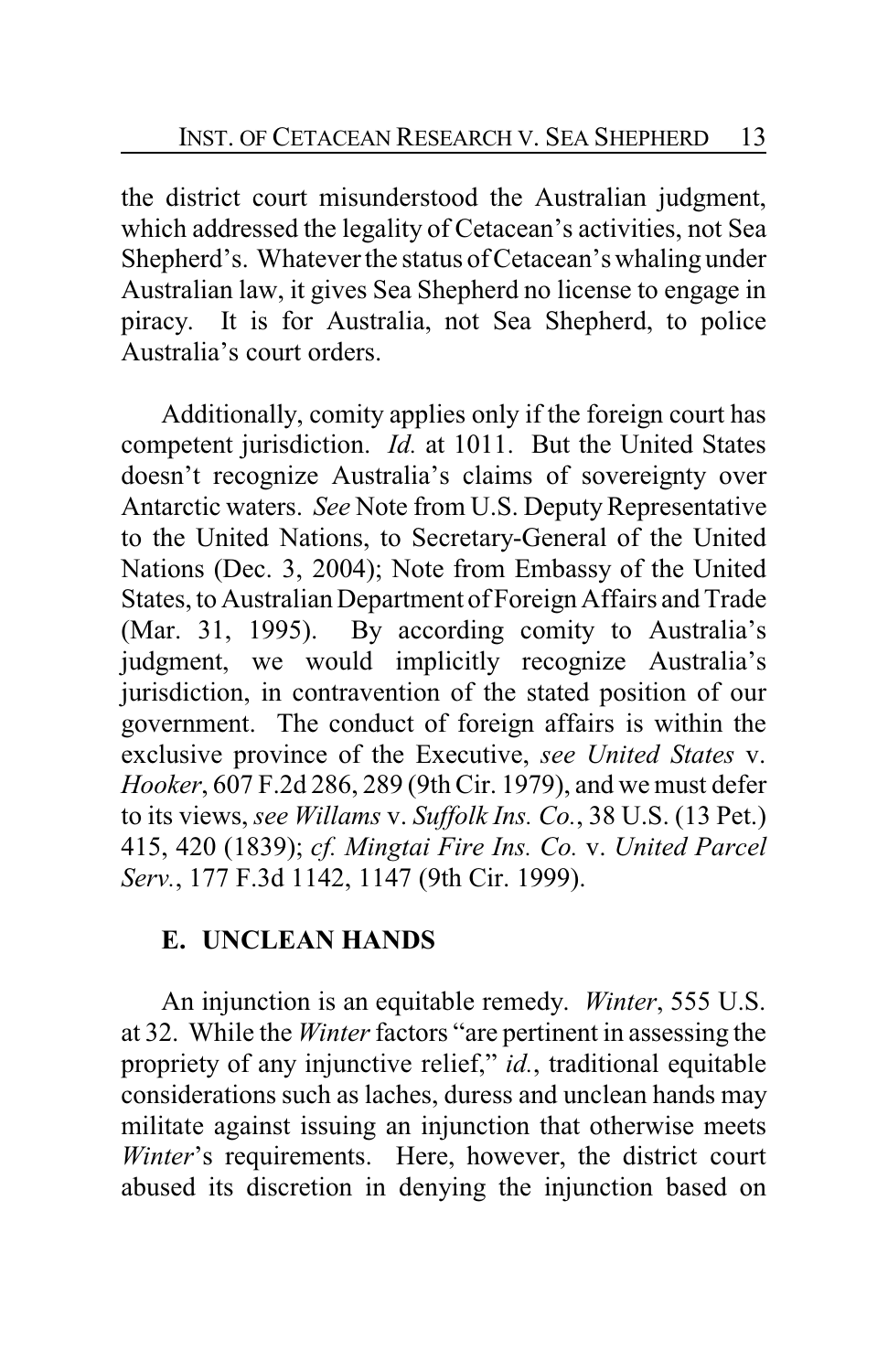unclean hands. *Seller Agency Council, Inc.* v. *Kennedy Ctr. for Real Estate Educ., Inc.*, 621 F.3d 981, 986 (9th Cir. 2010).

The district court held that Cetacean's hands are unclean because, "[i]n flouting the Australian injunction, the whalers demonstrate their disrespect for a judgment of a domestic court." Because neither the United States nor Japan recognizes Australia's jurisdiction over any portion of the Southern Ocean, Cetacean owes no respect to the Australian order. Moreover, the unclean hands doctrine requires that the plaintiff have "dirtied [his hands] in acquiring the right he now asserts, or that the manner of dirtying renders inequitable the assertion of such rights against the defendant." *Republic Molding Corp.* v. *B.W. Photo Utils.*, 319 F.2d 347, 349 (9th Cir. 1963). Cetacean has done nothing to acquire the rights to safe navigation and protection from pirate attacks; they flow automatically from customary international law and treaties. Nor is there anything remotely inequitable in seeking to navigate the sea lanes without interference from pirates.

The district court's orders denying Cetacean's preliminary injunction and dismissing its piracy claims are **REVERSED**. The preliminary injunction we issued on December 17, 2012, *Inst. of Cetacean Research* v. *Sea Shepherd Conservation Soc'y*, 702 F.3d 573 (9th Cir. 2012), will remain in effect until further order of this court. The district judge's numerous, serious and obvious errors identified in our opinion raise doubts as to whether he will be perceived as impartial in presiding over this high-profile case. The appearance of justice would be served if the case were transferred to another district judge, drawn at random, and we

\* \* \*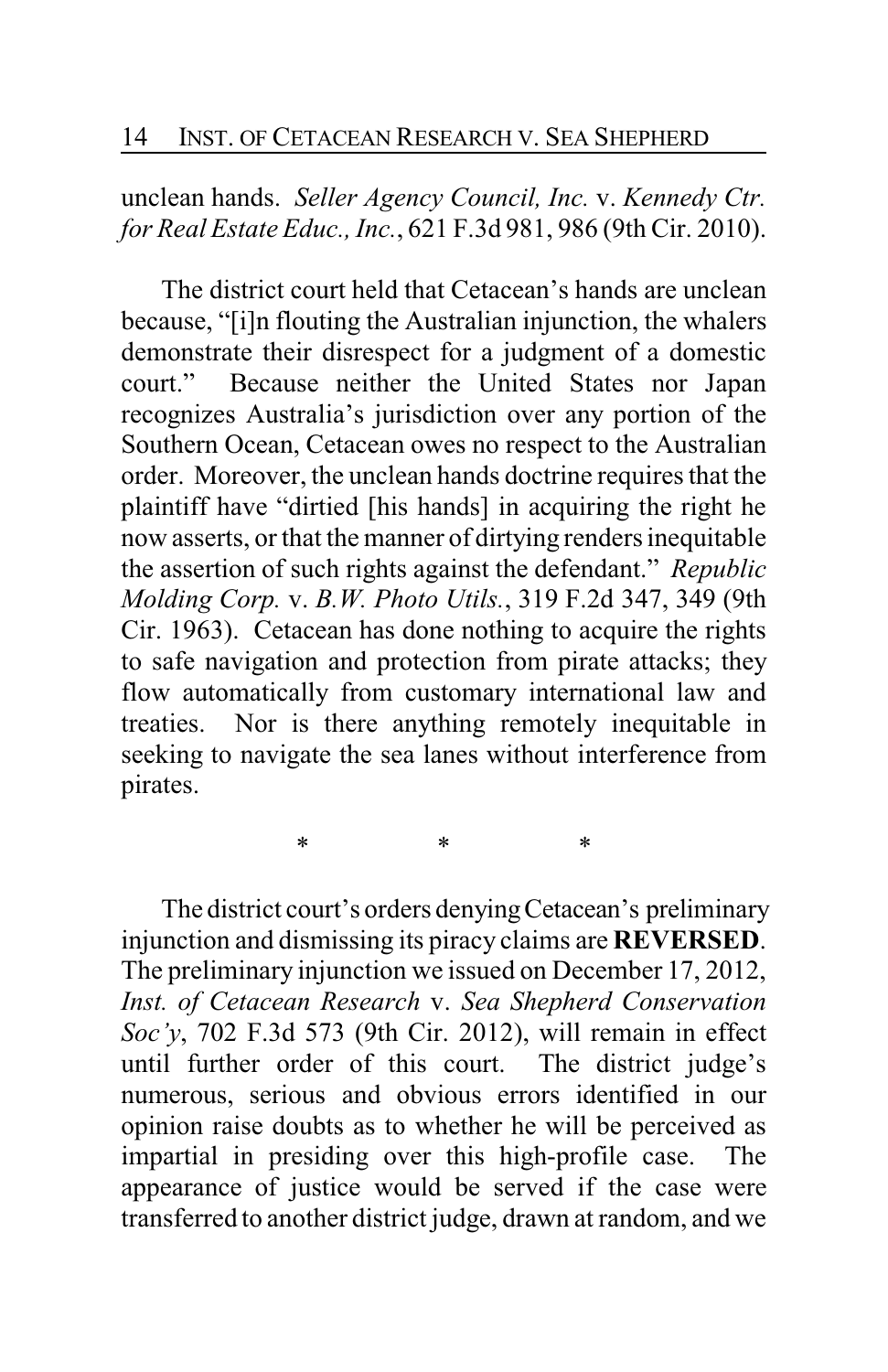so order in accordance with the standing orders of the Western District of Washington. The panel retains jurisdiction over any further appeals or writs involving this case.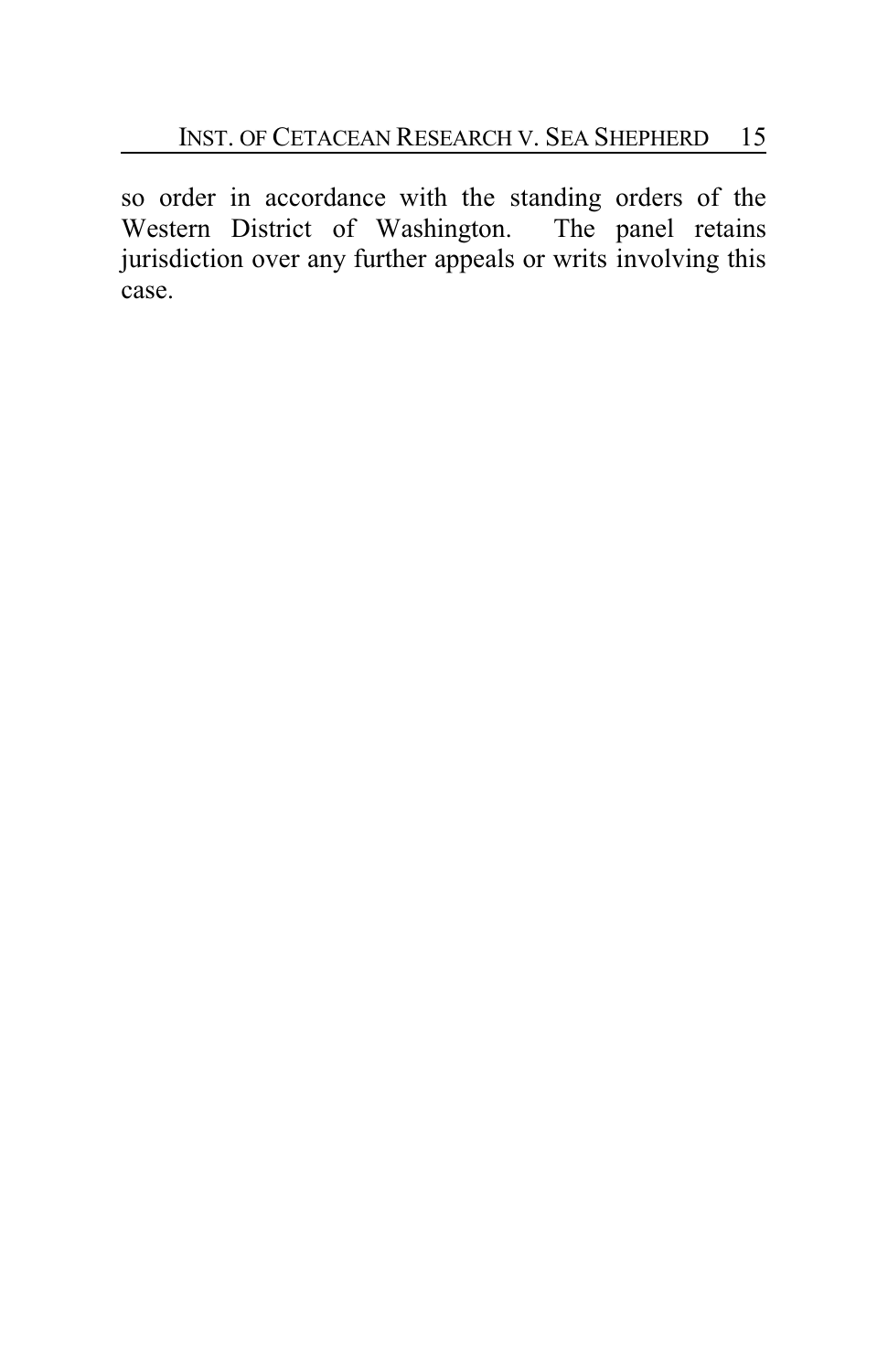### 16 INST. OF CETACEAN RESEARCH V. SEA SHEPHERD

# **Appendix**



ER 279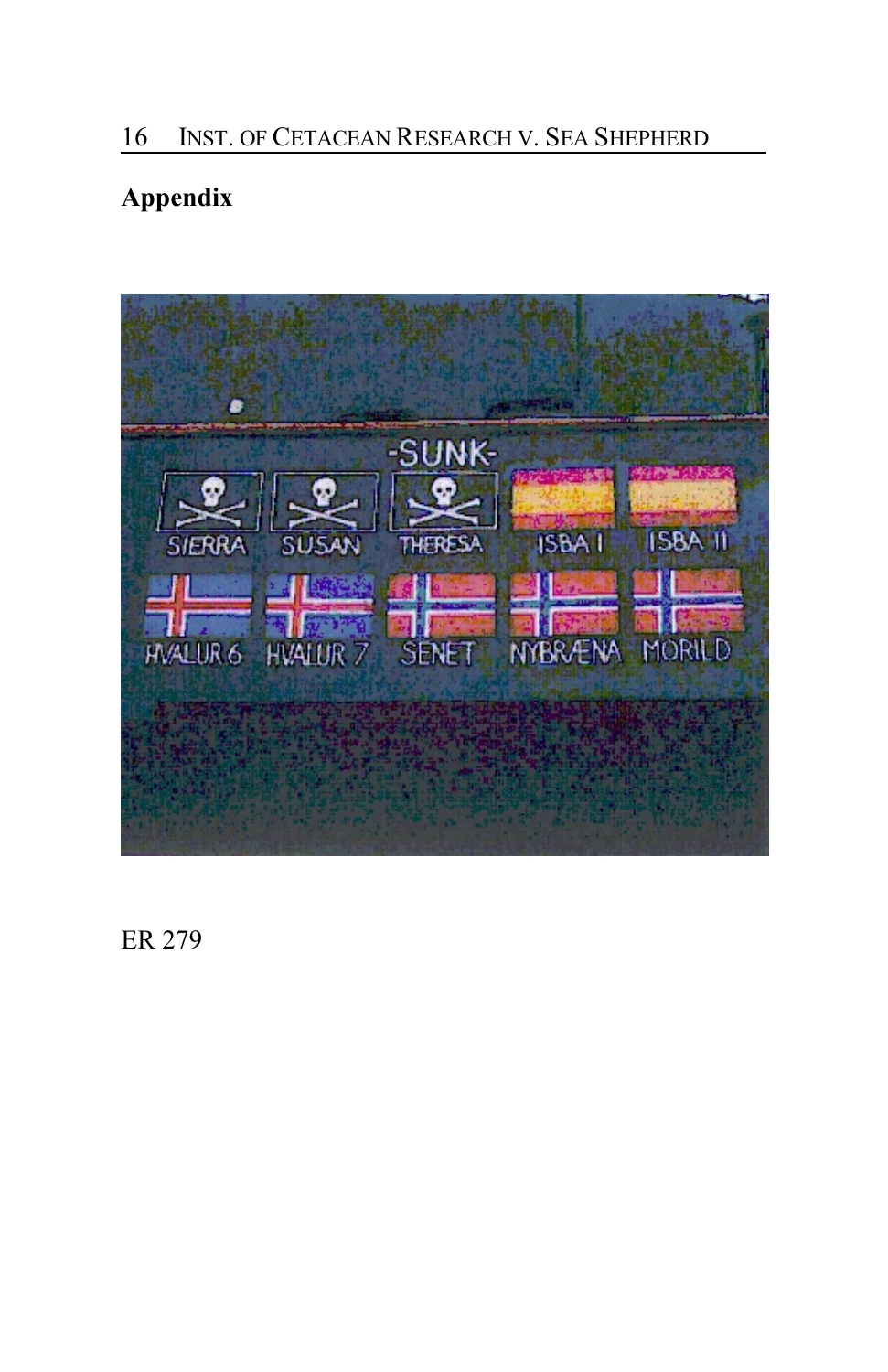

ER 281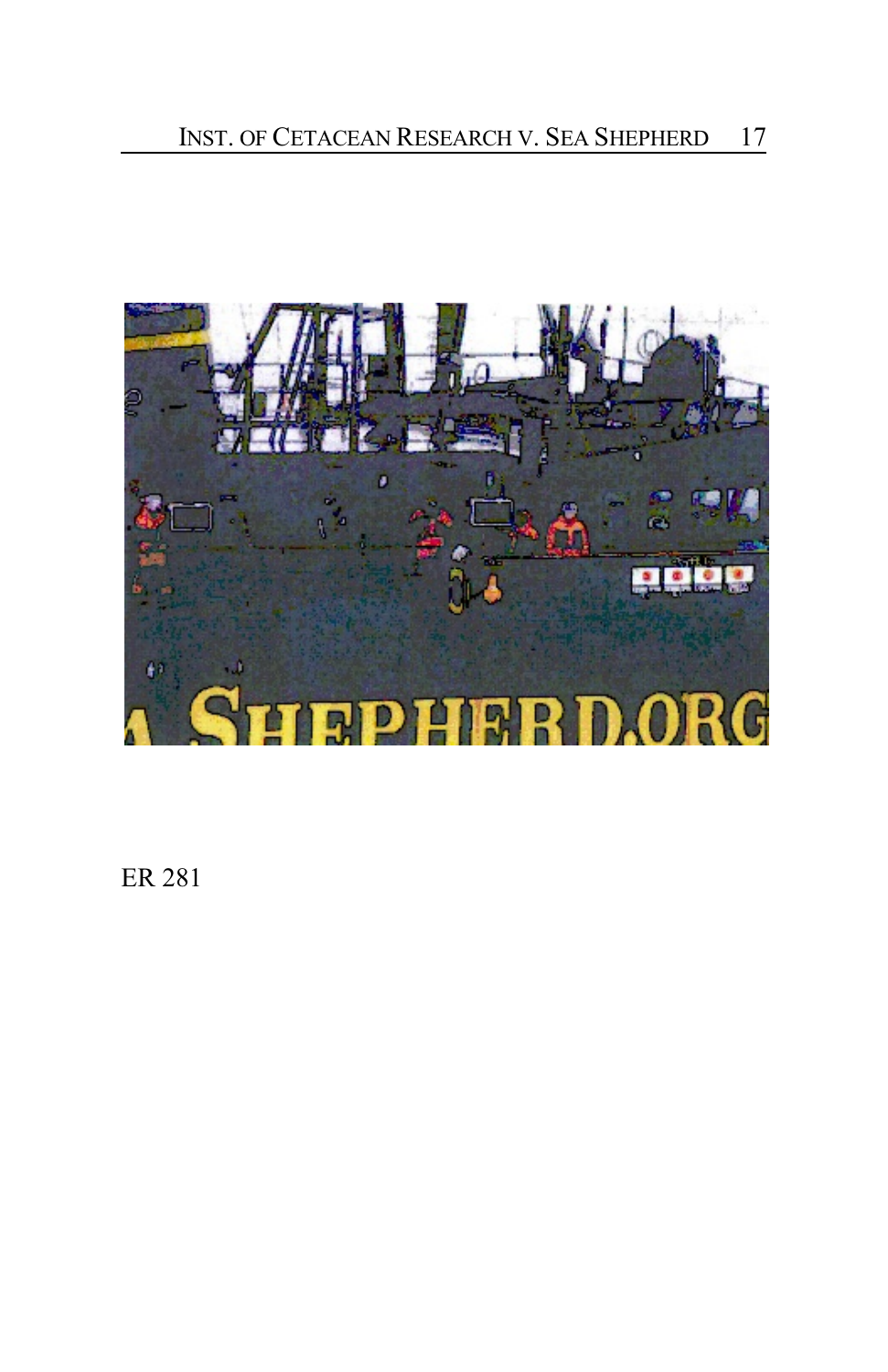M. SMITH, Circuit Judge, concurring in part and dissenting in part:

I concur in both the reasoning and the judgment of the panel opinion, reversing the district court's dismissal of Cetacean's piracy claims, and its failure to grant Cetacean a preliminary injunction. Even if one believes it is barbaric to harvest whales for any purpose at the beginning of the 21st century, as practiced by Cetacean, it is clearly permitted under international law. *See* International Convention for the Regulation of Whaling art. VIII, Dec. 2, 1946, 62 Stat. 1716, 161 U.N.T.S. 74. Sea Shepherd's piracy is not. *See* Maj. Op. at 5–14.

However, I respectfully dissent from the majority's decision to reassign this case to a different district judge. "We remand to a different judge only in unusual circumstances or when required to preserve the interests of justice." *United States v. Wolf Child*, 699 F.3d 1082, 1102 (9th Cir. 2012) (citing *United States v. Quach*, 302 F.3d 1096, 1103 (9th Cir. 2002)). Specifically, we employ a three-factor test to determine whether to remand a case to a different district judge:

> (1) whether the original judge would reasonably be expected upon remand to have substantial difficulty in putting out of his or her mind previously expressed views or findings determined to be erroneous or based on evidence that must be rejected, (2) whether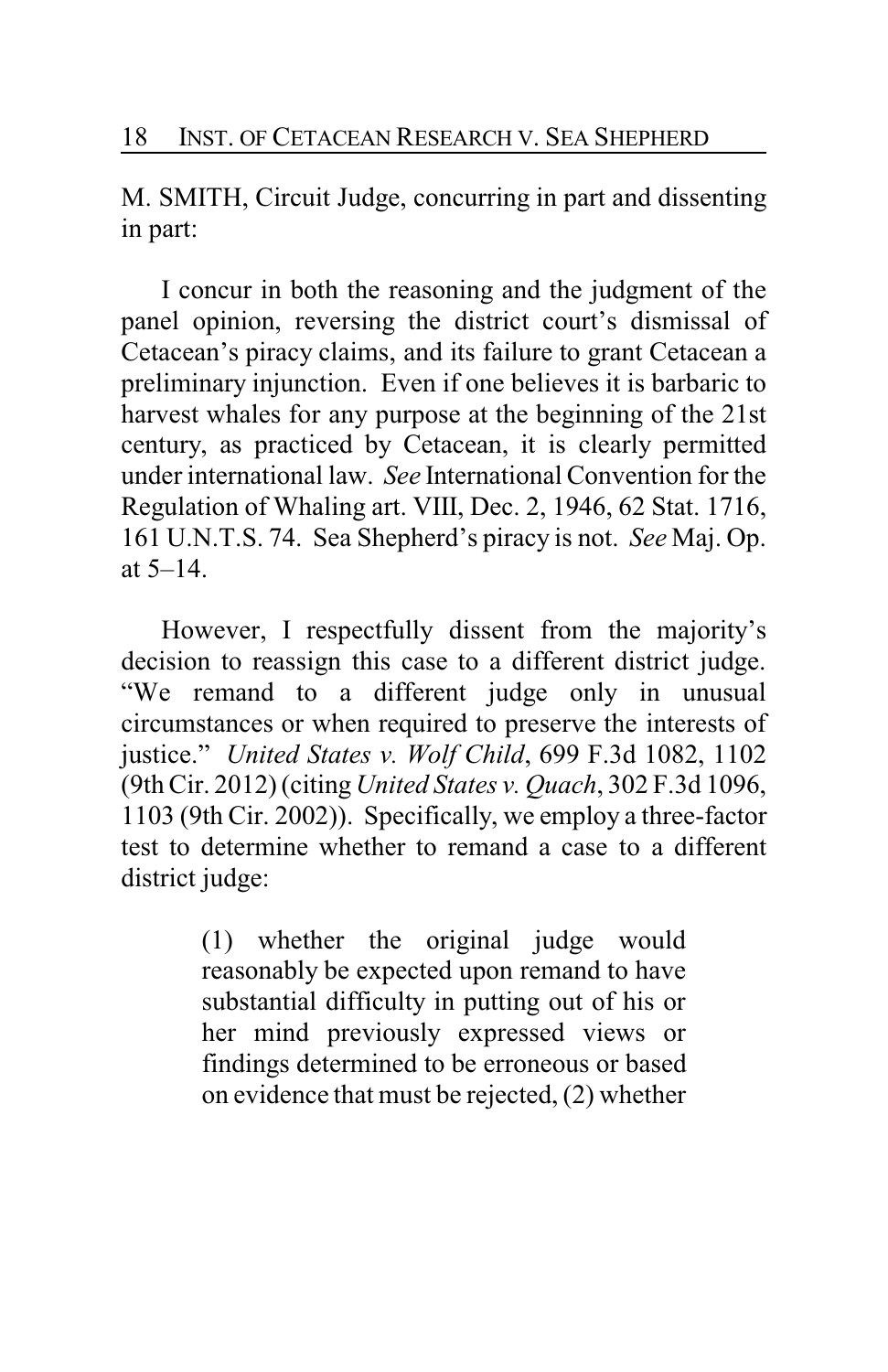reassignment is advisable to preserve the appearance of justice, and (3) whether reassignment would entail waste and duplication out of proportion to any gain in preserving the appearance of fairness.

*Id.*; *see also Wyler Summit P'ship v. Turner Broad. Sys., Inc.*, 235 F.3d 1184, 1196 (9th Cir. 2000).

Applying these factors, I see no basis for reassigning this case. Our panel opinion is well-articulated, succinct, and absolutely clear as to what is required of the district judge on remand. Importantly, it leaves no room for any district judge to "have substantial difficulty . . . putting out of his or her mind previously expressed views." *Wolf Child*, 699 F.3d at 1102. The Sea Shepherds are pirates. Period. No district judge could fail to grasp the clarity and firmness of our opinion.

Moreover, the "appearance of justice" does not require reassignment. We have previously reserved reassignment for only the most egregious cases.**<sup>1</sup>** While the district judge

**<sup>1</sup>** *See*, *e.g.*, *United States v. Working*, 287 F.3d 801, 809–10 (9th Cir. 2002) (reassigning to different district judge where district court sentenced defendant to one day in jail following conviction for assault with the intent to commit first degree murder); *Quach*, 302 F.3d at 1103–04 (reassigning where district court previously suggested that the defendant was "fortunate" not to receive the death penalty, and where the court indicated that had the government moved for a downward departure, it would have denied the motion); *United Nat. Ins. Co. v. R&D Latex Corp.*, 141 F.3d 916, 919–20 (reassigning where district judge had "twice granted summary judgment" to a party without articulating any reasons); *cf. Wyler Summit Partnership*, 235 F.3d at 1196 (refusing to remand to a different district judge even though district judge "adopted verbatim" one party's clearly biased proposed order); *United States v. Waknine*, 543 F.3d 546,